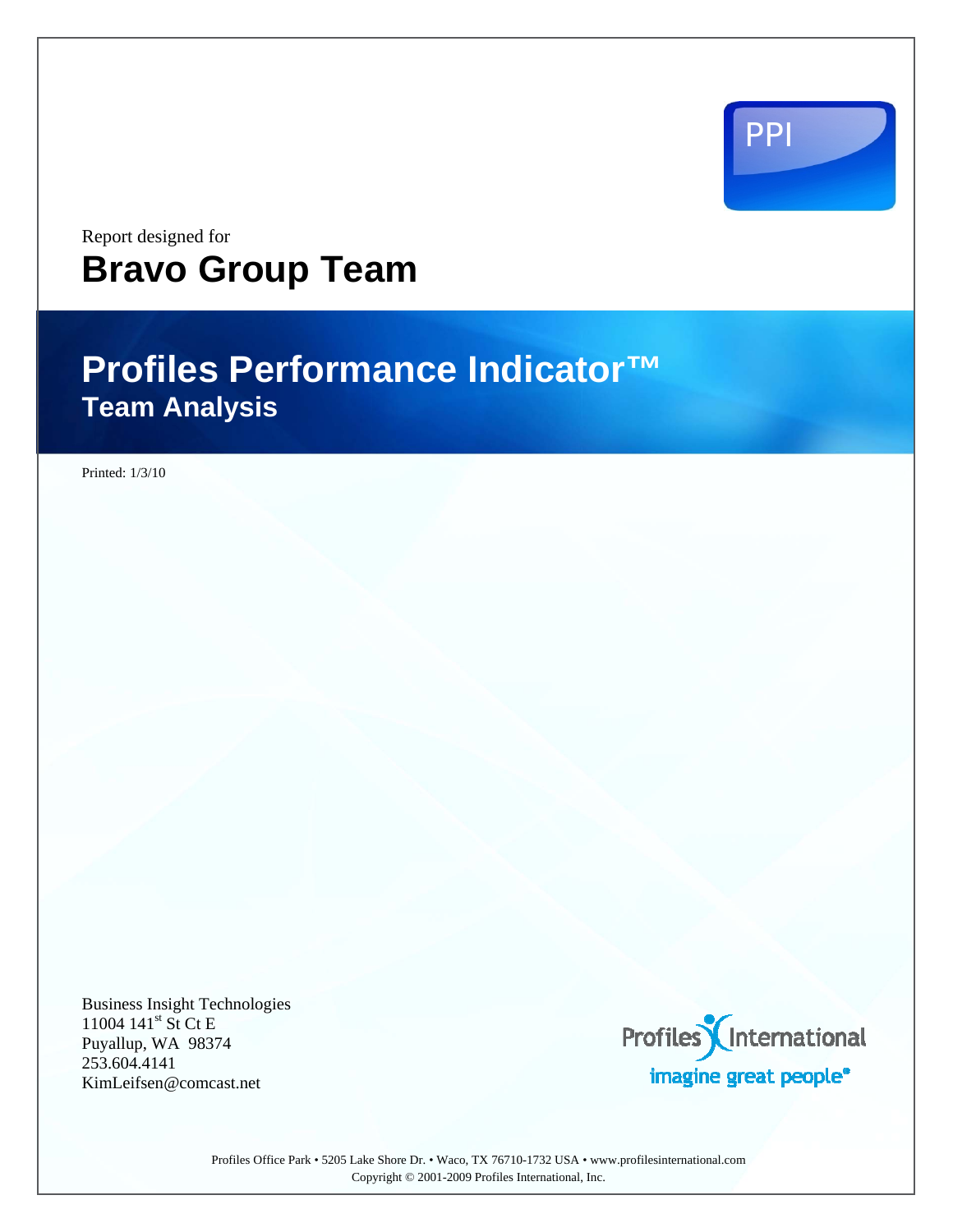## **Introduction**

The ability of a team to work effectively is greatly influenced by the individual characteristics of the team members and their synergy. While a team can adjust to accommodate synergy issues, the fewer adjustments necessary, the more efficiently the team will function. In managing a team, the more data available to help you understand the characteristics of the team members, the more focused the management of that team.

This report will help guide you, the team leader, to better understand and manage the team and the team members. There are three sections to this report, each with specific functions:

- **Team Balance Table** this tabular presentation of where the team members score on 12 important characteristics clearly displays where there are gaps on your team. This provides information for you to guide in either altering the membership of the team to ensure that all 12 characteristics are represented or simply alert you where you will need to be particularly vigilant to insure team success.
- **Overall Team Balance** two critical things are impacted by the overall balance of the team, team cohesiveness, and team productivity. An understanding of the team balance greatly influences the ease and efficiency of team management.
- **Behavioral Factors** the Behavioral Factors of the team members provide information on who they are and how they will behave. Because a team is made up of people, understanding their combined behavior is essential to the success of the team.

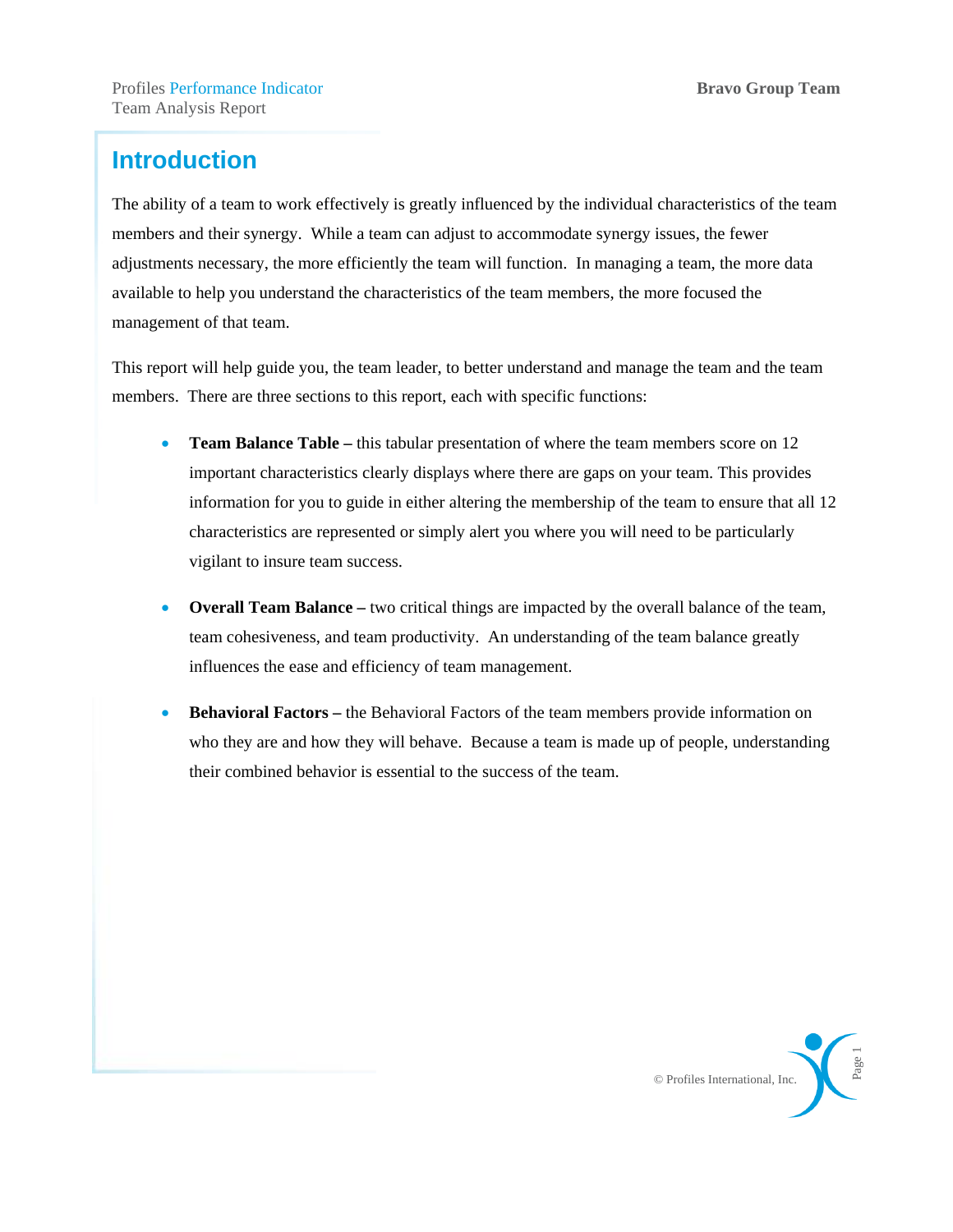## **Team Balance Table**

## **Bravo Group Team Members**

z **Barbara Smith – Team Leader** 

- **2. Bill Sample 5. Ed Sample**
- **3. Bob Sample 6. Judy Sample**
- **4. Darrell Sample 7. Kerry Sample**
- -
	-
	- **8. Sharon Sample**

| <b>12 Factors</b>          | Low  | Mod/Low             | <b>Moderate</b>        | Mod/High            | <b>High</b> |
|----------------------------|------|---------------------|------------------------|---------------------|-------------|
| <b>Control</b>             | ●    |                     | 2, 6, 7, 8             | 4, 5                | 3           |
| <b>Social Influence</b>    |      |                     | $\bullet$ , 2          | 4, 5, 6, 7, 8       | 3           |
| <b>Patience</b>            |      | 2, 4, 5             | 3, 7, 8                | $\bullet$ , 6       |             |
| <b>Precision</b>           |      | 3, 4, 5             | 2, 8                   | $\bullet$ , 6, 7    |             |
| <b>Ambition</b>            |      | 6, 7                |                        | 2, 4, 5             | 3, 8        |
| <b>Positive Expectancy</b> |      | $\overline{2}$      | 6, 7, 8                | $\bullet$ , 3, 4, 5 |             |
| Composure                  |      | 2, 3, 4, 5, 8       | 6, 7                   | $\bullet$           |             |
| <b>Analytical</b>          | 3    | $\bullet$ , 2, 4, 5 | 6, 7, 8                |                     |             |
| <b>Results Orientation</b> |      |                     | 3, 6, 7                | $\bullet$ , 2       | 4, 5, 8     |
| <b>Expressiveness</b>      |      | $\bullet$ , 6, 8    | 3, 4, 5, 7             | $\mathbf{2}$        |             |
| <b>Team Player</b>         |      | 2                   | 3, 4, 5, 6, 8          | $\bullet$ , 7       |             |
| <b>Quality Orientation</b> | 4, 5 | 3                   | $\bullet$ , 2, 6, 7, 8 |                     |             |

Note: A darker shaded area suggests a factor NOT well represented on this team

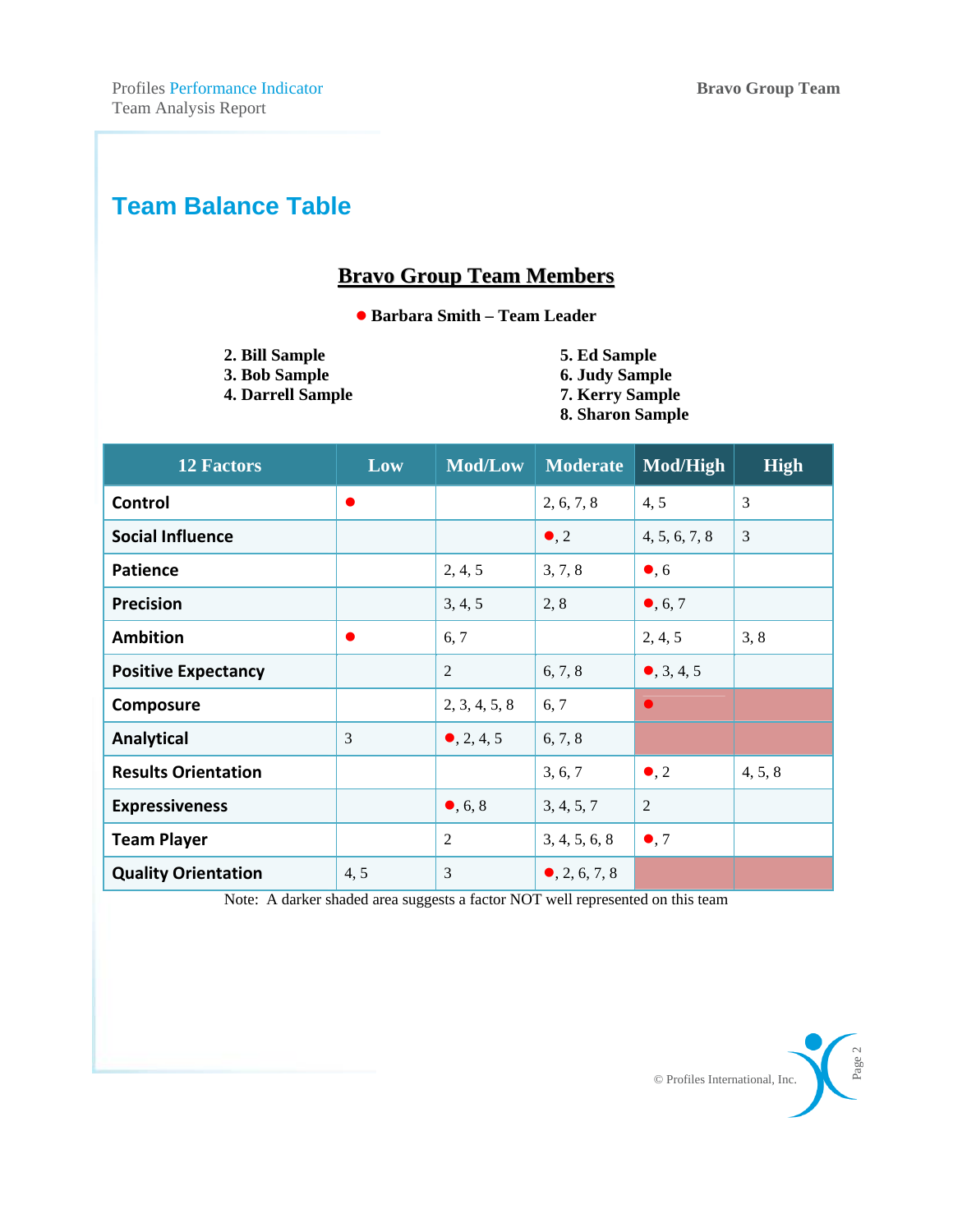## **Overall Team Balance**

Team balance is important. When each of the twelve factors has at least one team member who is strong in that factor, the team is well balanced.

| <b>Well Represented</b>    | <b>NOT Well Represented</b> |
|----------------------------|-----------------------------|
| <b>Control</b>             | Composure                   |
| <b>Social Influence</b>    | <b>Analytical</b>           |
| <b>Patience</b>            | <b>Quality Orientation</b>  |
| <b>Ambition</b>            |                             |
| <b>Positive Expectancy</b> |                             |
| <b>Results orientation</b> |                             |
| <b>Expressiveness</b>      |                             |
| <b>Team Player</b>         |                             |

Not all twelve factors are well represented on this team. When a factor is NOT well represented, the team leader should constantly be aware of this and compensate for it.

## **Characteristics Missing from Your Team**

## **Composure**

- Sensitive to the established methods and procedures
- Can be relied upon to handle details and perform with accuracy and precision
- Typically listens to other team members
- Seeks harmony in the workplace

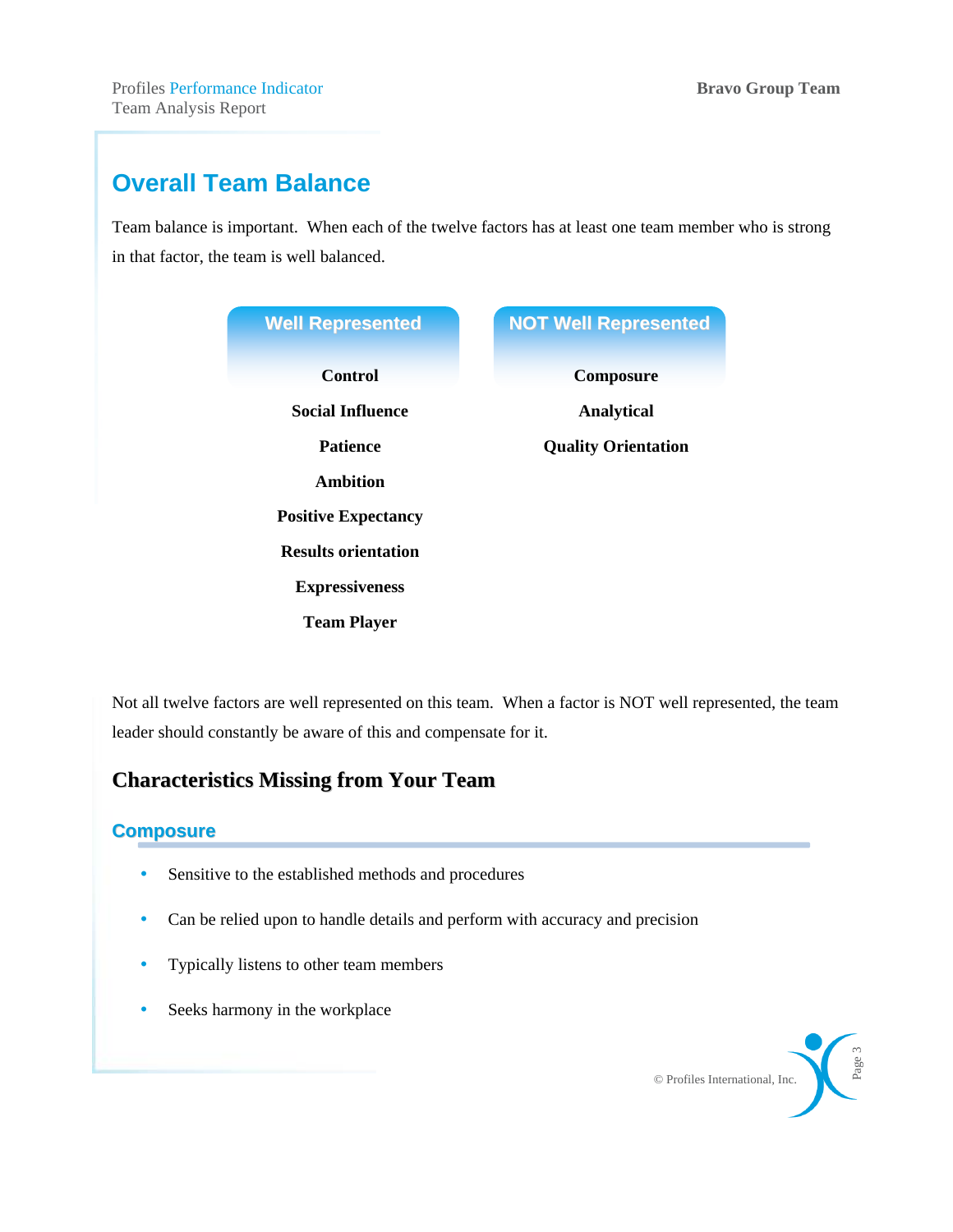## **Analytical**

- Takes pride in staying calm and in being analytical in high pressure situations
- Relies on factual data and logic when making decisions
- Has high standards for quality
- Tends to be systematic in communications, using logic and data to persuade

## **Quality Orientation**

- Can be critical of self and others
- Tends to criticize other's performance
- Shows a sense of commitment to quality and accuracy
- Inclined to look for ways to improve the quality of the work being done

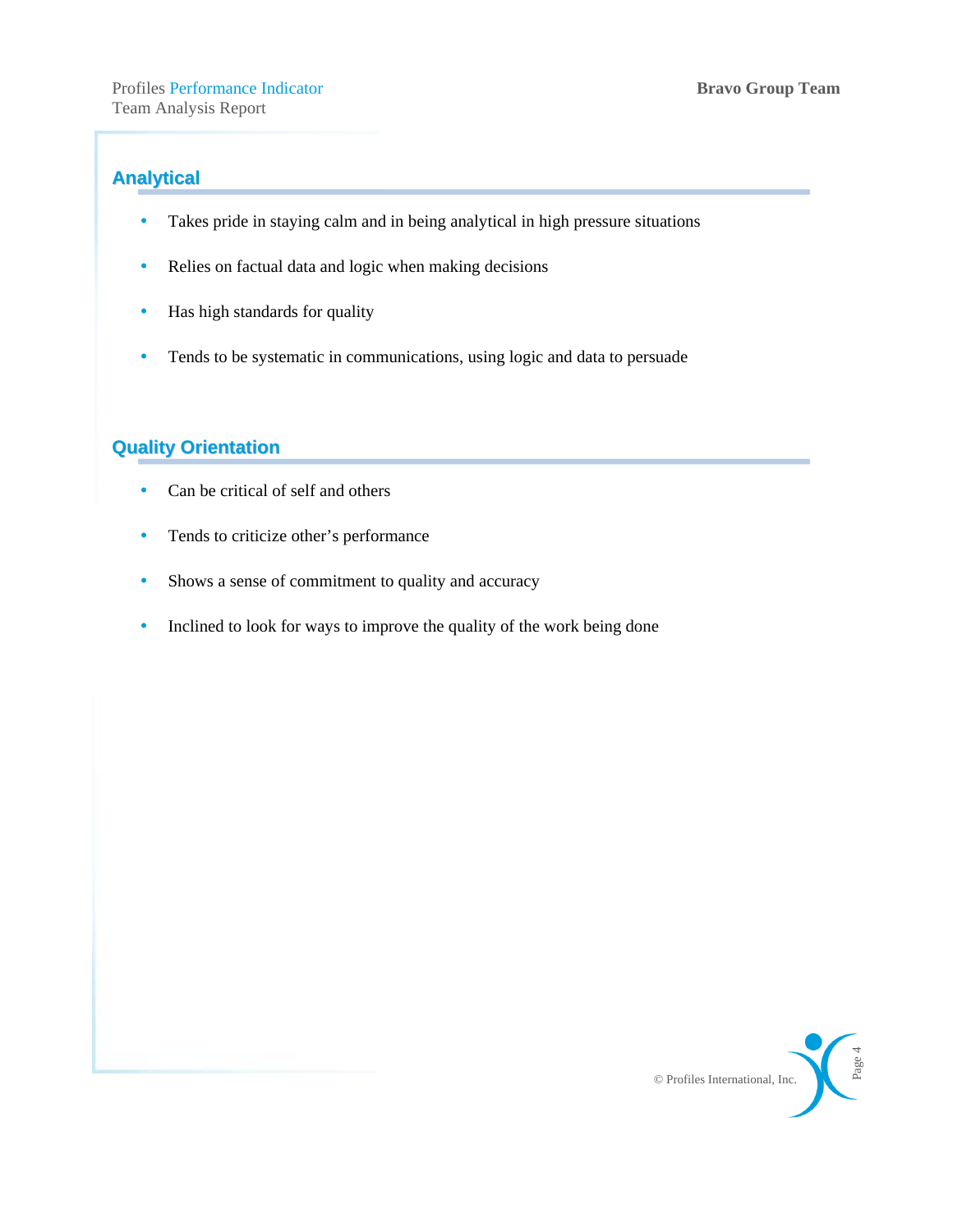## **Behavioral Factors**

Because a team is made up of people, understanding how their behavioral factors combine is essential to the success of the team. This section reviews each of the 12 Behavioral Factors and how each impacts the team. This information is presented in two parts:

- **Behavioral Considerations** a brief description of you and your expectations for the team and what you should expect from the team members who who will influence the team.
- **Considerations for Leading the Team** specific suggestions for you to manage the team.

## **Control**

Control is defined as the tendency to take charge, to be assertive, and/or to take control of a situation.

| Low | Mod/Low   Moderate   Mod/High |     | High |
|-----|-------------------------------|-----|------|
|     | 2, 6, 7, 8                    | 4.5 |      |

#### **Behavioral Considerations**

#### **Barbara Smith – (Score – Low)**

This is not a factor with characteristics particularly typical of you.

#### **Bob Sample – (Score – High)**

- May be overpowering to other team members
- May be blunt and sarcastic with others
- Decisive and self-assured with a tendency to make quick decisions
- Usually responds to challenges

#### **Darrell Sample and Ed Sample – (Score – Mod/High)**

- May fear close supervision
- Makes decisions easily
- May lack tact and diplomacy

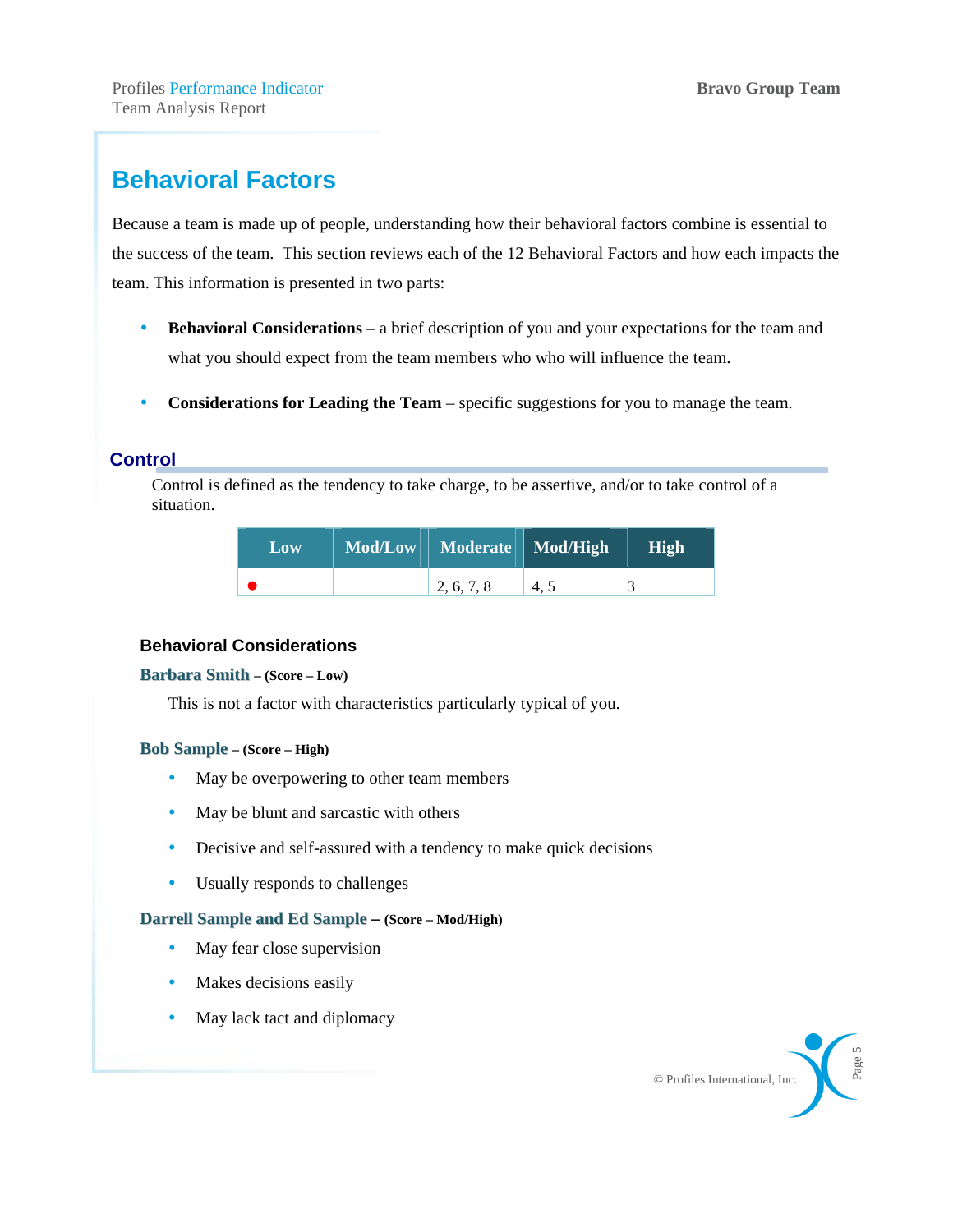## Profiles Performance Indicator **Bravo Group Team**

Team Analysis Report

• Likes to initiate activity

- Help them develop a greater sensitivity toward people
- $\bullet$  Ask specific questions
- $\bullet$  Use direct answers to their questions
- Be clear and firm in setting limits

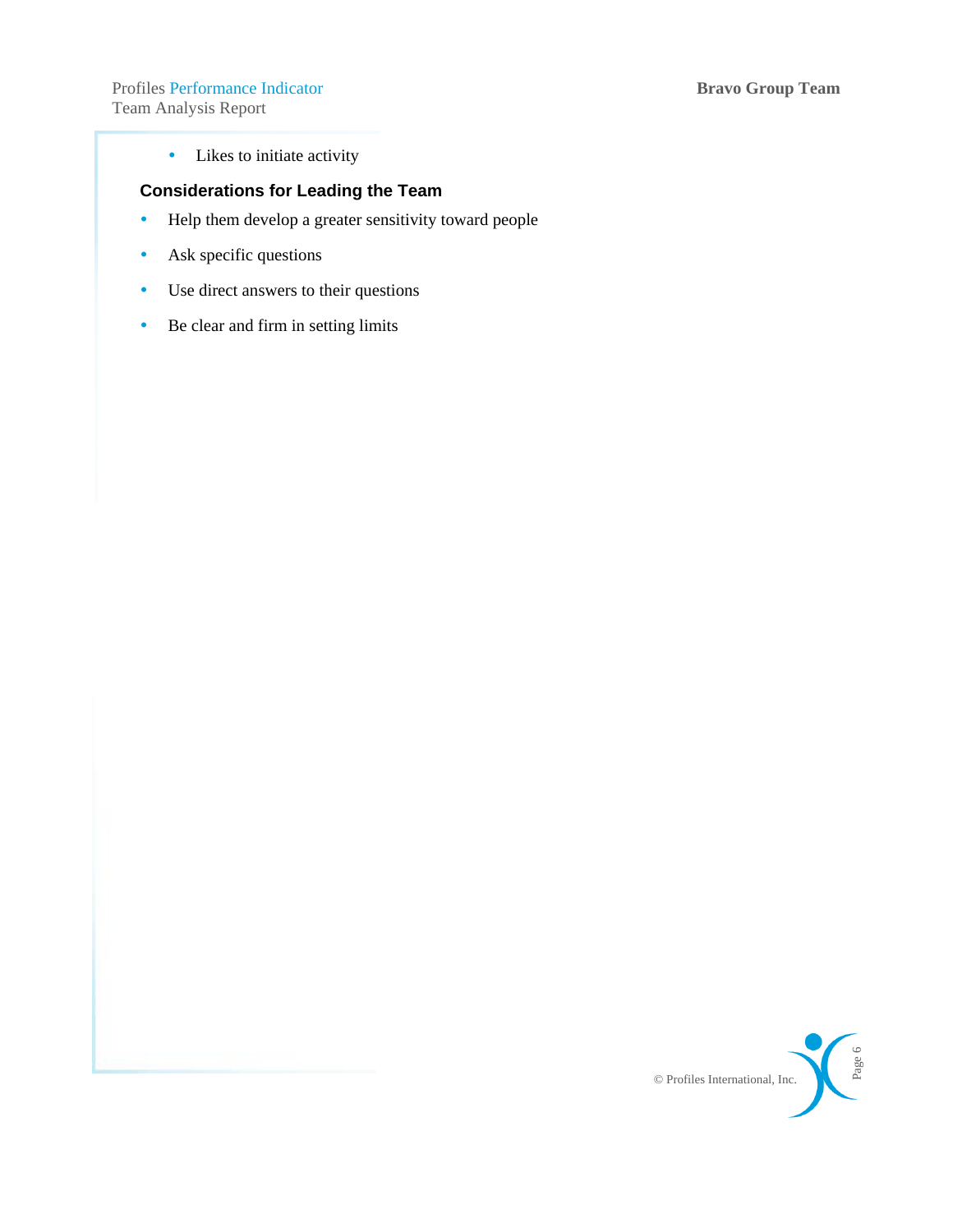### **Social Influence**

Social Influence is defined as the tendency to be outgoing, people-oriented and extroverted.

| Low | Mod/Low   Moderate   Mod/High |               | <b>High</b> |
|-----|-------------------------------|---------------|-------------|
|     |                               | 4, 5, 6, 7, 8 |             |

#### **Behavioral Considerations**

#### **Barbara Smith – (Score – Moderate)**

This is not a factor with characteristics particularly typical of you.

#### **Bob Sample – (Score – High)**

- Moves toward people to enlist their assistance with problem resolution
- y Likes to participate with others and bounce ideas off of team members
- Seeks social recognition
- Enjoys motivating the group and networking with contacts

#### **Darrell Sample, Ed Sample, Judy Sample, Kerry Sample, and Sharon Sample – (Score – Mod/High)**

- Enjoys involving others in work tasks
- Likes to communicate in person
- Comfortable in an informal setting
- Works well with team members to maintain quality standards

- Put details in writing
- Be enthusiastic in your communications
- Give them freedom to speak
- Show them how improving their performance will gain them recognition from the team

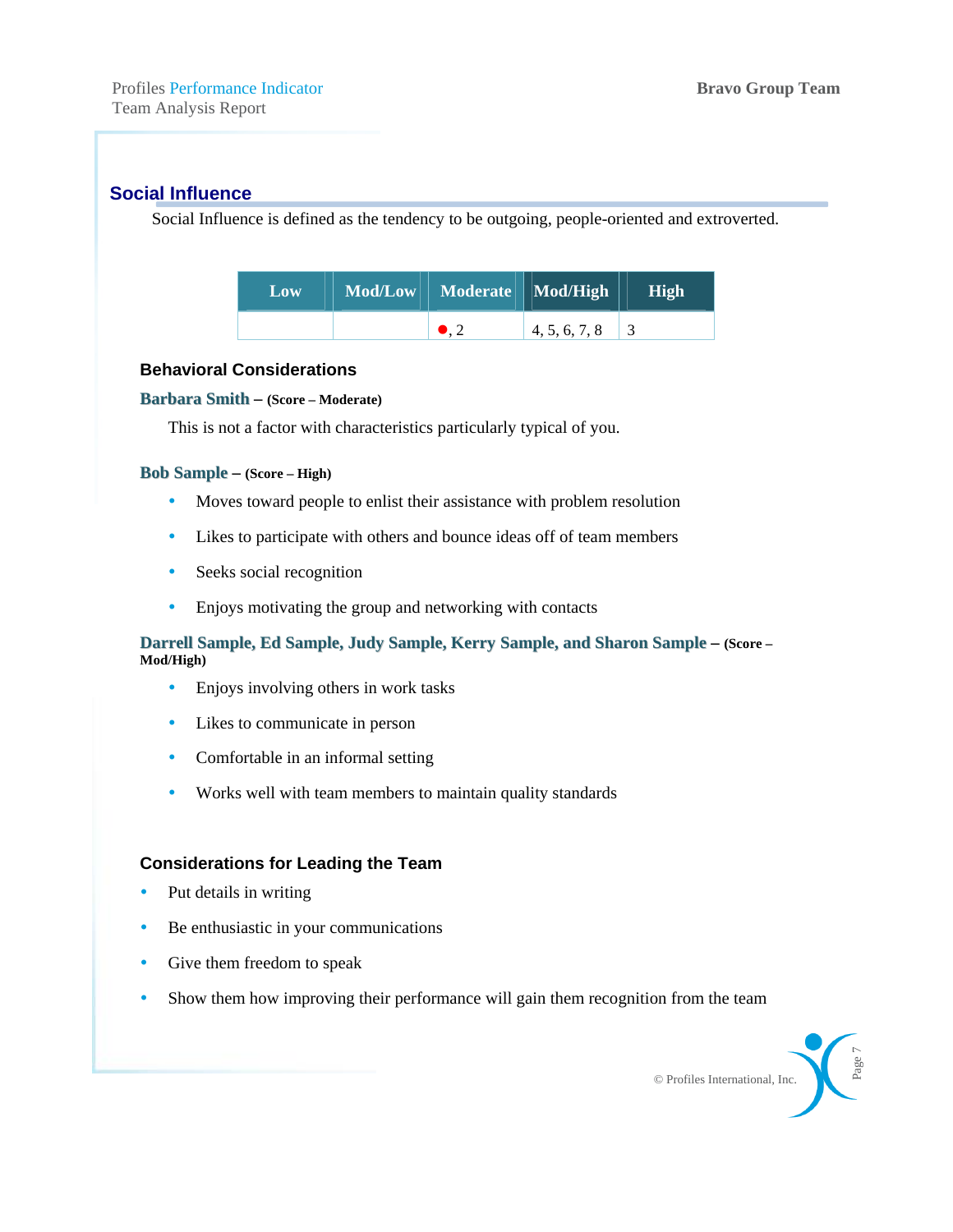#### **Patience**

Patience is defined as the tendency to be patient, tolerant, and understanding of others.

| Low | Mod/Low   Moderate   Mod/High |       |              | High |
|-----|-------------------------------|-------|--------------|------|
|     | 2, 4, 5                       | 3.7.8 | $\bullet$ .6 |      |

#### **Behavioral Considerations**

#### **Barbara Smith – (Score – Mod/High)**

- Most comfortable working with traditional procedures
- Tends to move forward with an unhurried approach
- Able to be empathic with the team members
- Enjoys working in a structured situation and may be uncomfortable with team members who seem to work with structure.

#### **Judy Sample – (Score – Mod/High)**

- Empathetic with team members
- Works well with structure
- Generally prefers traditional procedures
- Generally performs with an unhurried approach

- Use an informal and methodical approach
- Recognize consistent performance
- Offer continuing support
- Ask specific questions about how things will happen

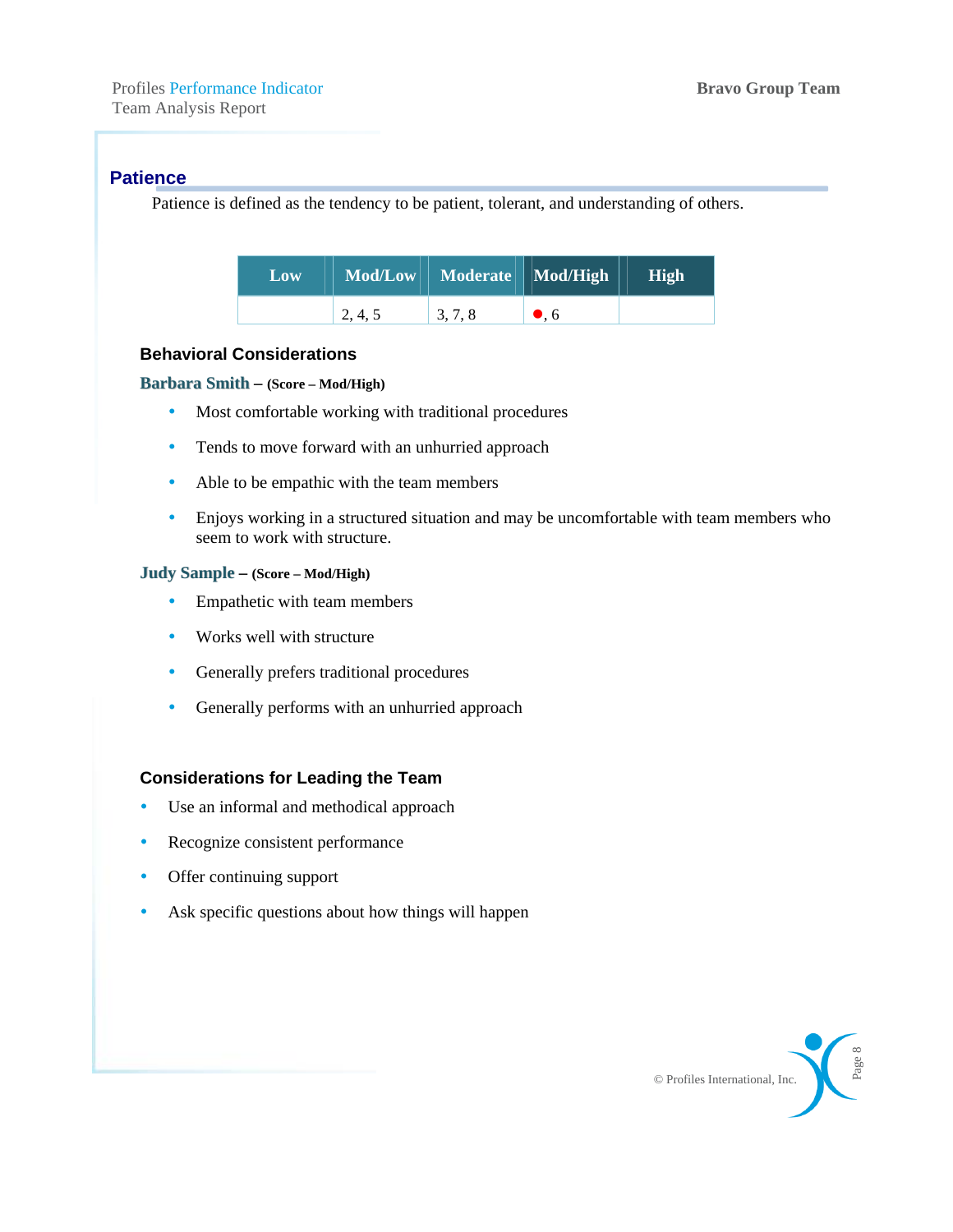## **Precision**

Precision is defined as the concern for accuracy, details, and exactness.

| Low |         | Mod/Low   Moderate   Mod/High |                  | <b>High</b> |
|-----|---------|-------------------------------|------------------|-------------|
|     | 3, 4, 5 | 2,8                           | $\bullet$ , 6, 7 |             |

#### **Behavioral Considerations**

#### **Barbara Smith – (Score – Mod/High)**

- y Expects team members to handle details and perform with accuracy and effectiveness
- Takes the time to plan ahead and organize the team's work
- **•** Effective at establishing processes and procedures for the team
- Generally an effective problem solver

#### **Judy Sample and Kerry Sample – (Score – Mod/High)**

- Enjoys working with objective facts
- Can be relied upon to handle details and perform with accuracy and effectiveness
- Usually organizes work efficiently
- A very conscientious team member

- y Let them have an occasion to be an expert and express their knowledge
- Provide adequate information when discussing new ideas
- $\bullet$  Be specific and accurate
- Be well prepared before initiating communications with them

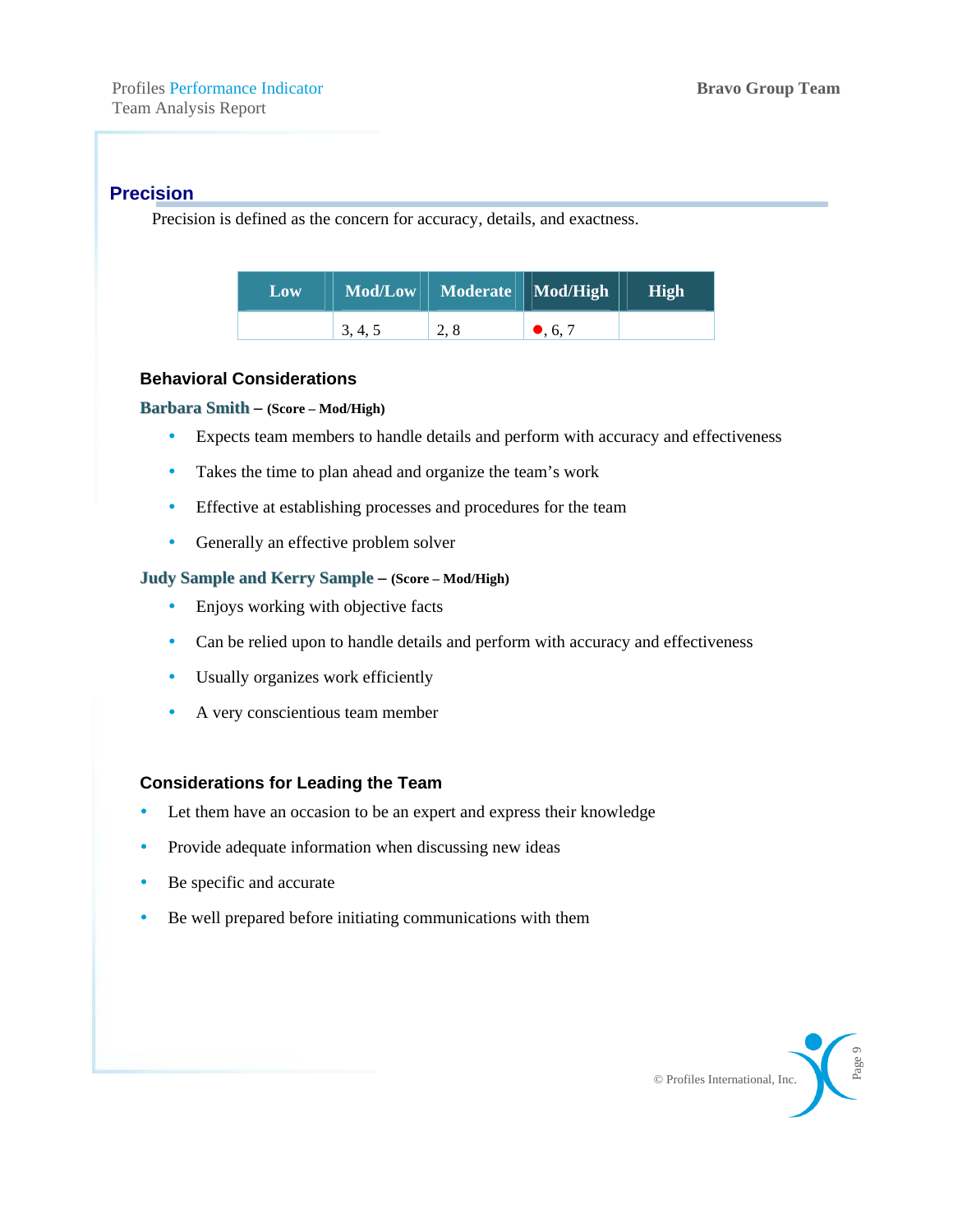## **Ambition**

Ambition is defined as the tendency to be competitive, to have a desire to win, and to be aggressive.

| Low | Mod/Low   Moderate   Mod/High |         | <b>High</b> |
|-----|-------------------------------|---------|-------------|
|     |                               | 2, 4, 5 | 3.8         |

#### **Behavioral Considerations**

#### **Barbara Smith – (Score – Low)**

This is not a factor with characteristics particularly typical of you. For this reason, input from the team members below can be particularly important in this area.

#### **Bob Sample and Sharon Sample – (Score – High)**

- May experience frustration when team members do not get much accomplished
- Seeks prestige and authority
- $\bullet$  Tends to question the status quo
- Needs to develop a good understanding of people

#### **Bill Sample, Darrell Sample, and Ed Sample – (Score – Mod/High)**

- Enjoys working with objective facts
- Effective at establishing processes and procedures for getting work done
- Can be relied upon to handle details and perform with accuracy and effectiveness
- $\bullet$  An effective problem solver

- Be organized and have facts when you initiate communications
- $\bullet$  Be brief and to the point
- Match with others who weigh pros and cons well
- Help them to relax more and pace themselves

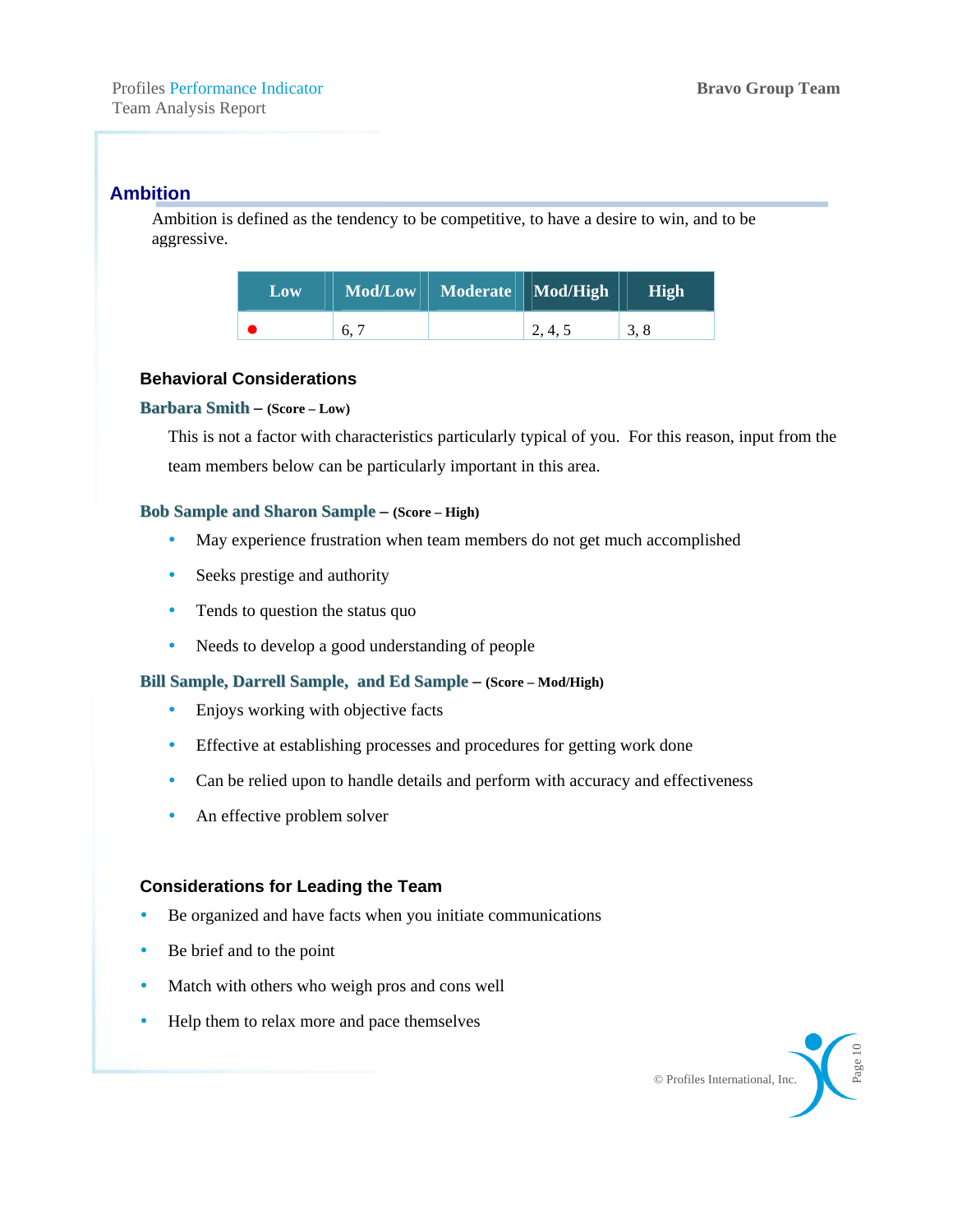## **Positive Expectancy**

Positive Expectancy is defined as the tendency to have a positive attitude regarding people and outcomes.

| Low | Mod/Low Moderate Mod/High |                     | High |
|-----|---------------------------|---------------------|------|
|     | 6.7.8                     | $\bullet$ , 3, 4, 5 |      |

#### **Behavioral Considerations**

#### **Barbara Smith – (Score – Mod/High)**

- y Has a desire to be helpful to the team members
- Should establish positive personal relationships with the team members
- Generally optimistic

#### **Bob Sample, Darrell Sample, and Ed Sample – (Score – Mod/High)**

- Should establish positive relationships throughout the organization
- Has a desire to help others on the team
- Can help reassure team members
- Often optimistic

- Provide concrete ideas rather than dreams
- $\bullet$  Give them recognition
- Provide support for their intentions
- Help them develop goals and the action steps to reach them

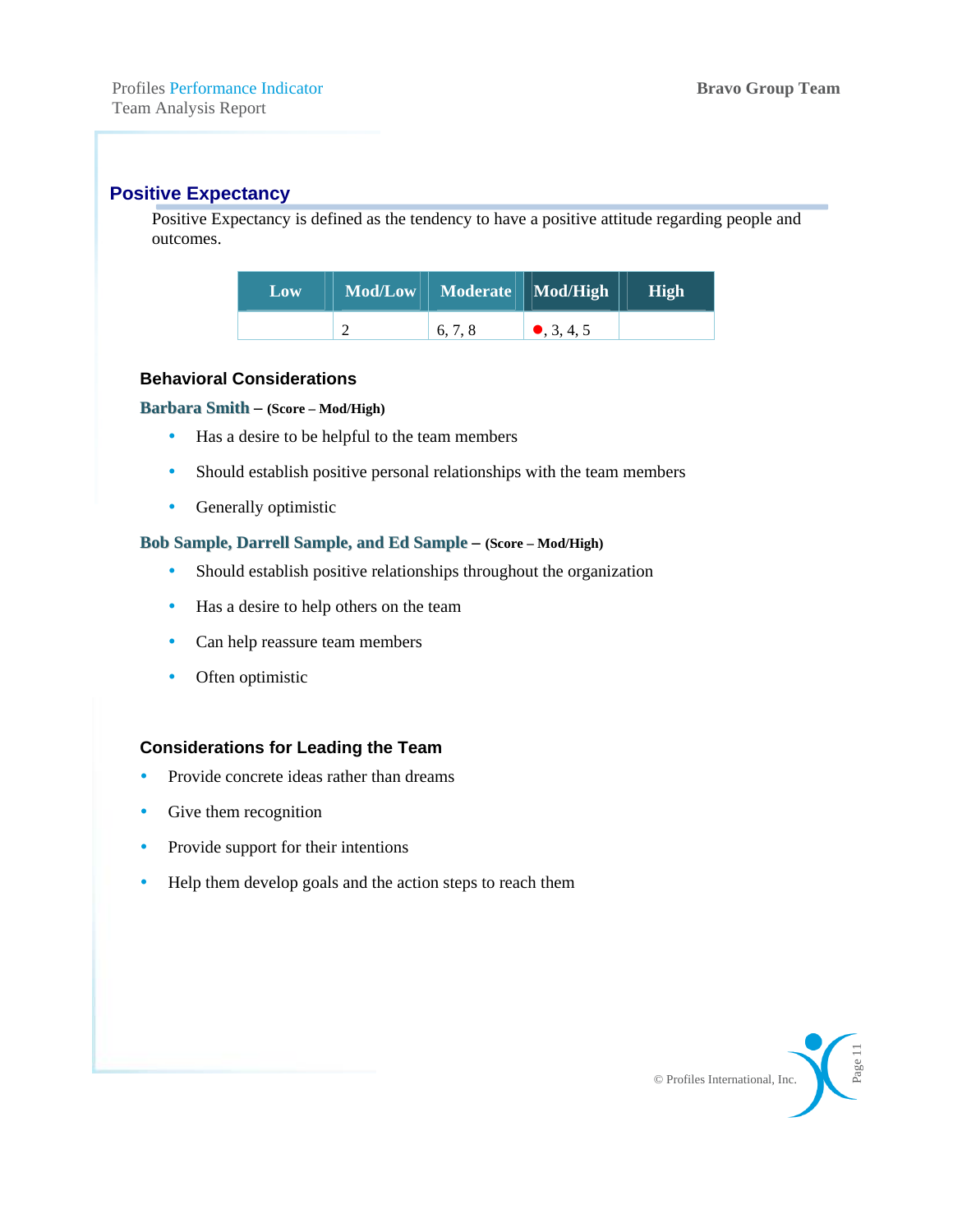## **Composure**

Composure is defined as the tendency to be easygoing and casual, to take things as they come.

| Low |               | Mod/Low   Moderate   Mod/High | High |
|-----|---------------|-------------------------------|------|
|     | 2, 3, 4, 5, 8 | 6.7                           |      |

#### **Behavioral Considerations**

**Barbara Smith – (Score – Mod/High)**

- Tends to be cautious
- Typically a good listener for the team members
- Comfortable with a low-key approach
- Generally flexible and open minded

#### **Considerations for Leading the Team**

There were no team members who fell in the moderately high or high range for this factor. This suggests that you will need to be particularly careful the team performance does not suffer as a result of this missing factor.

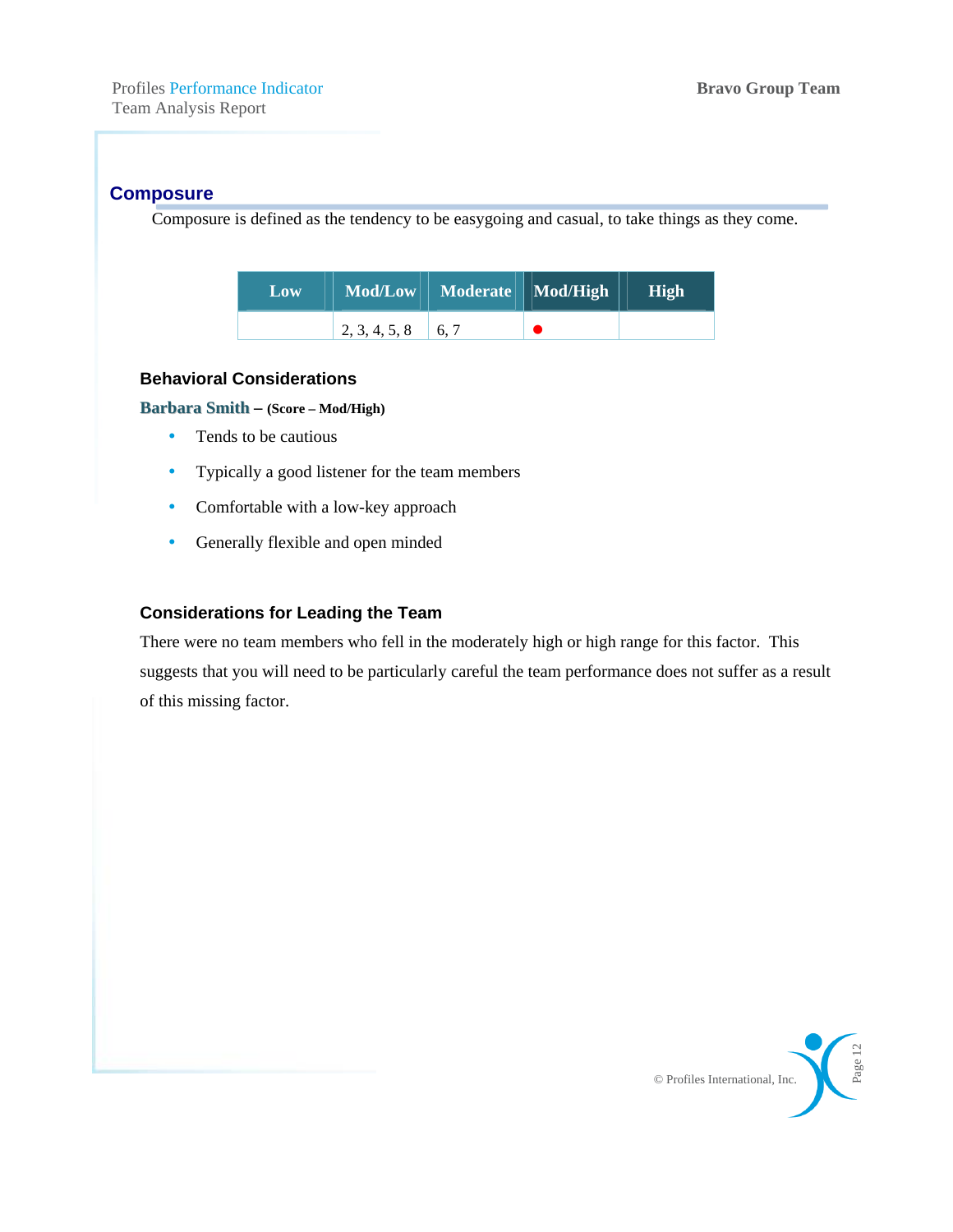## **Analytical**

Analytical is defined as linking to identify and analyze problems.

| Low |                     | Mod/Low   Moderate   Mod/High | High |
|-----|---------------------|-------------------------------|------|
|     | $\bullet$ , 2, 4, 5 | 6, 7, 8                       |      |

## **Behavioral Considerations**

#### **Barbara Smith – (Score – Mod/Low)**

This is not a factor with characteristics particularly typical of you.

## **Considerations for Leading the Team**

This is not a factor with characteristics particularly typical of you or any of your team members.

Please refer to **Overall Team Balance** of this report to see what characteristics may be missing from your team.

Because these characteristics are not well represented on this team, you will need to be particularly careful the team performance does not suffer as a result.

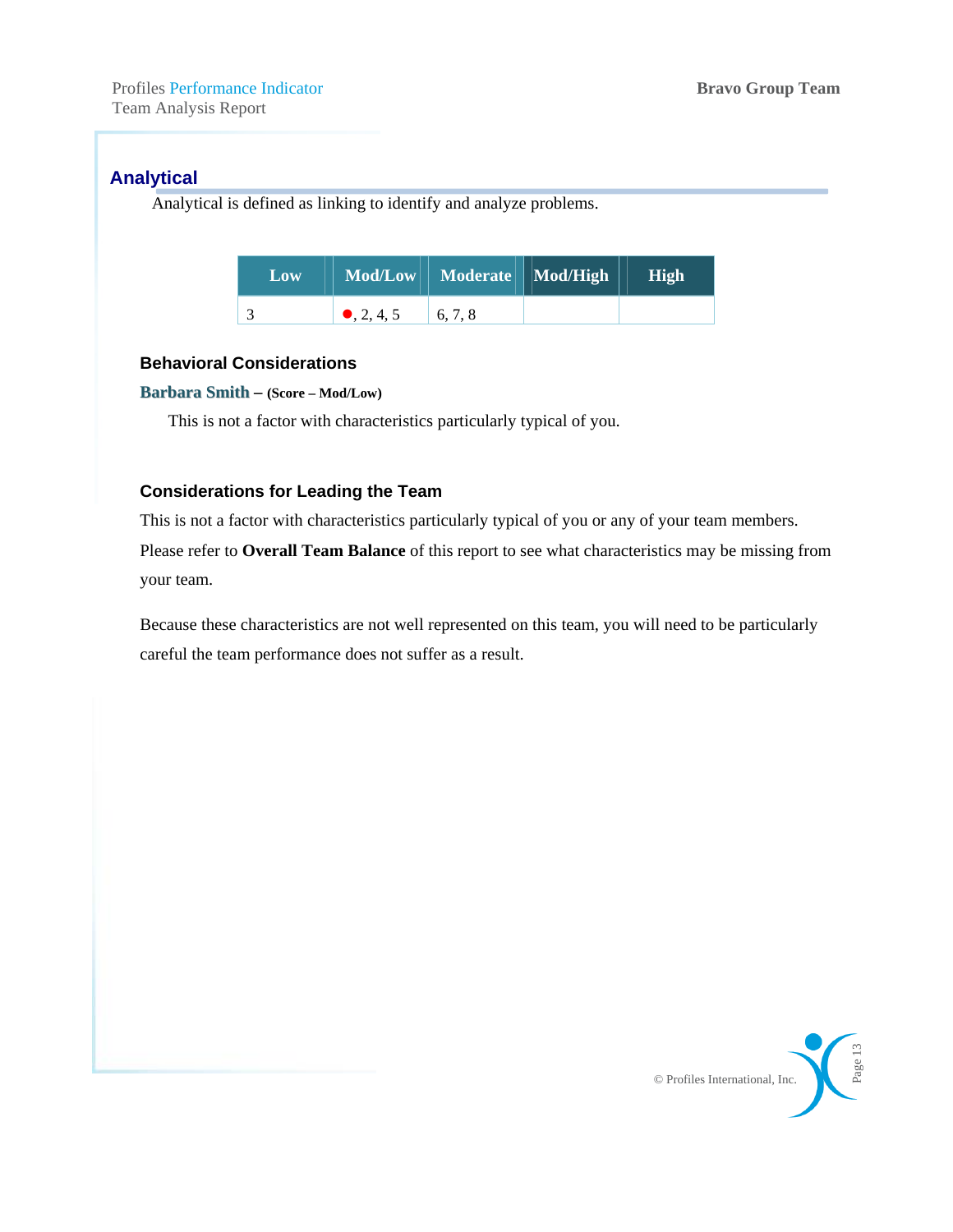## **Results Orientation**

Results Orientation is defined as the concern for timely results and the tendency to be quick to take action.

| Low | Mod/Low Moderate Mod/High |               | High    |
|-----|---------------------------|---------------|---------|
|     | 3, 6, 7                   | $\bullet$ . 2 | 4, 5, 8 |

#### **Behavioral Considerations**

#### **Barbara Smith – (Score – Mod/High)**

- Emphasizes getting the job done
- Enjoys accepting challenges
- Focuses primarily on results
- Tends to be less concerned with how it is done than with getting it done

#### **Darrell Sample, Ed Sample, and Sharon Sample – (Score – High)**

- Tends to get immediate results
- May need to develop listening skills
- May appear impatient to others
- May act as if the end does justify the means

#### **Bill Sample – (Score – Mod/High)**

- Tends to accept challenges easily
- Focuses on results
- Tends to be more results-oriented than process-oriented
- Enjoys getting it done

- Be organized and have facts when you initiate communications
- Be brief and to the point
- Match with others who weigh pros and cons well
- Help them to relax more and pace themselves

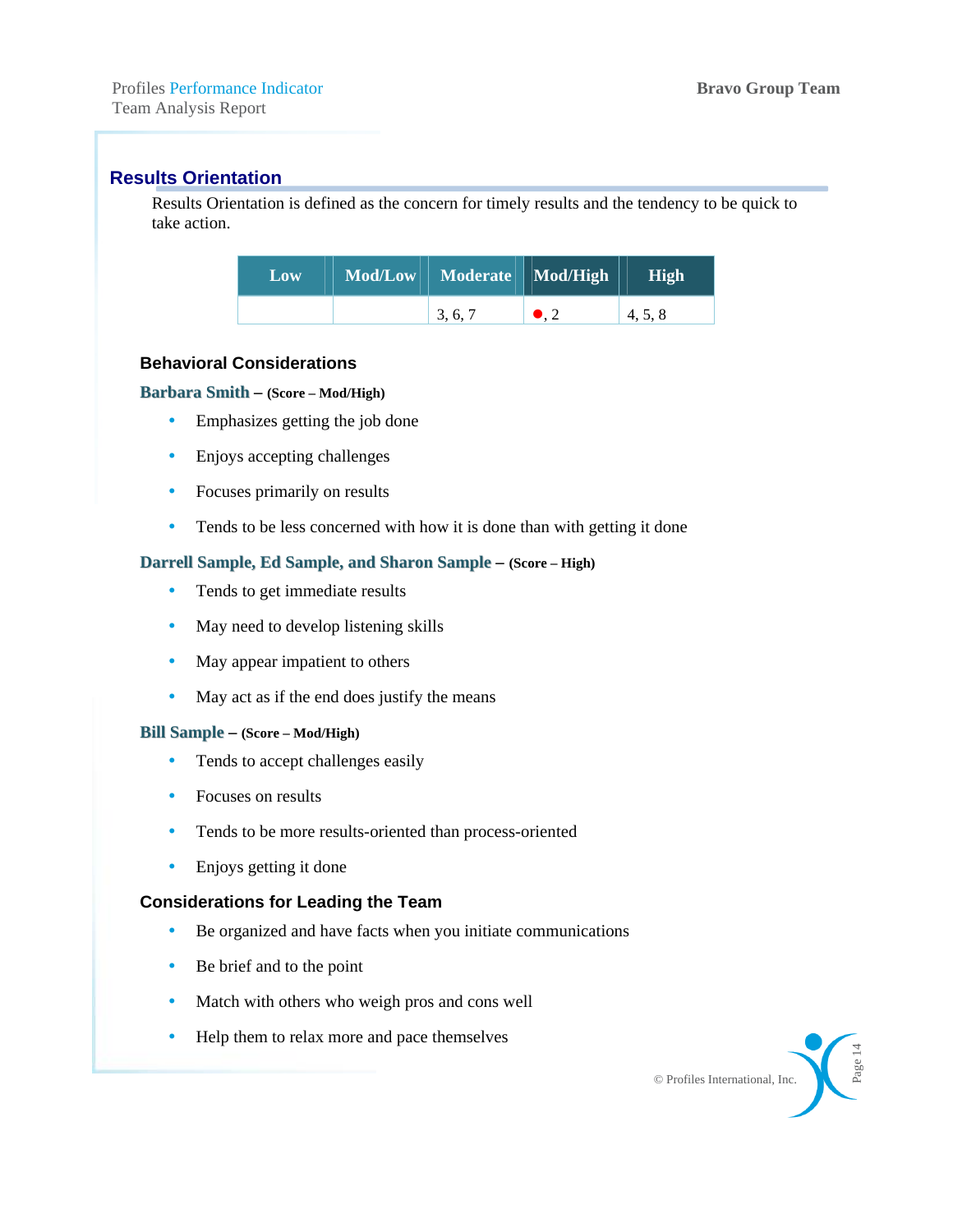#### **Expressiveness**

Expressiveness is defined as the tendency to show emotions, to share feelings.

| Low |                 | Mod/Low   Moderate   Mod/High | High |
|-----|-----------------|-------------------------------|------|
|     | $\bullet$ .6, 8 | 3, 4, 5, 7                    |      |

#### **Behavioral Considerations**

#### **Barbara Smith – (Score – Low)**

This is not a factor with characteristics particularly typical of you. For this reason, input from the team members below can be particularly important in this area.

#### **Bill Sample – (Score – Mod/High)**

- May need to work on being more objective when making decisions
- Seeks freedom of expression
- Approaches problem solving from a subjective, emotional approach
- Comfortable using own "gut feelings" in decision making process

- Establish a democratic relationship with them
- Provide ideas for achieving action
- Be casual in your communications
- Allow them the chance to verbalize their feelings

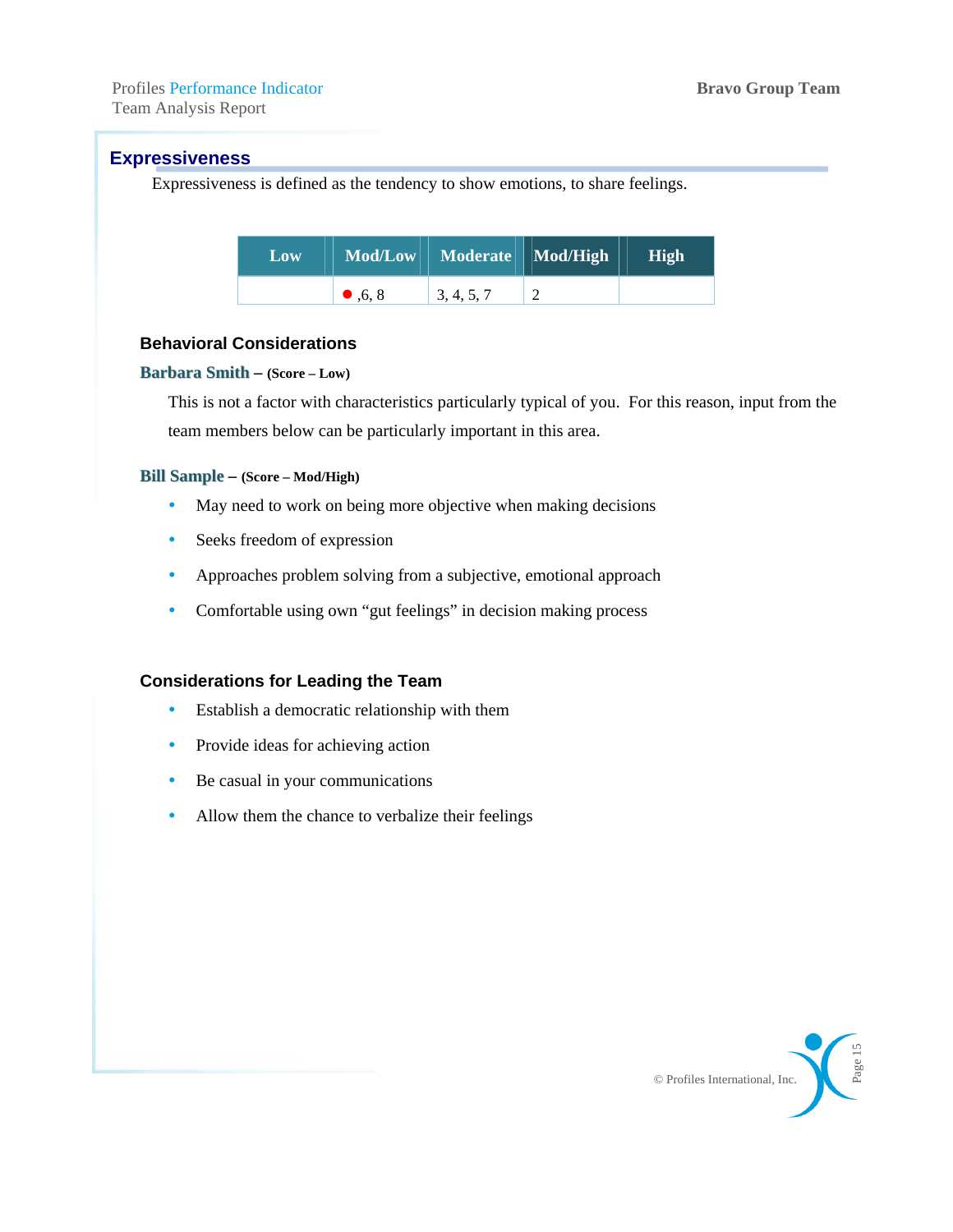## **Team Player**

Team Player is defined as a preference to be a part of the team and to work with others.

| Low | Mod/Low   Moderate   Mod/High | <b>High</b> |
|-----|-------------------------------|-------------|
|     | 3, 4, 5, 6, 8                 |             |

#### **Behavioral Considerations**

#### **Barbara Smith – (Score – Low)**

- Works best with members of a cooperative and friendly team
- Willing to share information with others
- Supports the exchange of ideas between the members of the team
- $\bullet$  Enjoys working in a team situation

#### **Kerry Sample – (Score – Mod/High)**

- Willing to extend self to do what is right
- Comfortable being a team member
- Good listener
- Contributes insightful ideas and supports the exchange of ideas between team members.

- Use sincere statements to help build a relationship
- Give them enough time to decide on changes
- $\bullet$  Be appreciative of their efforts
- Provide frequent opportunities for informal discussions